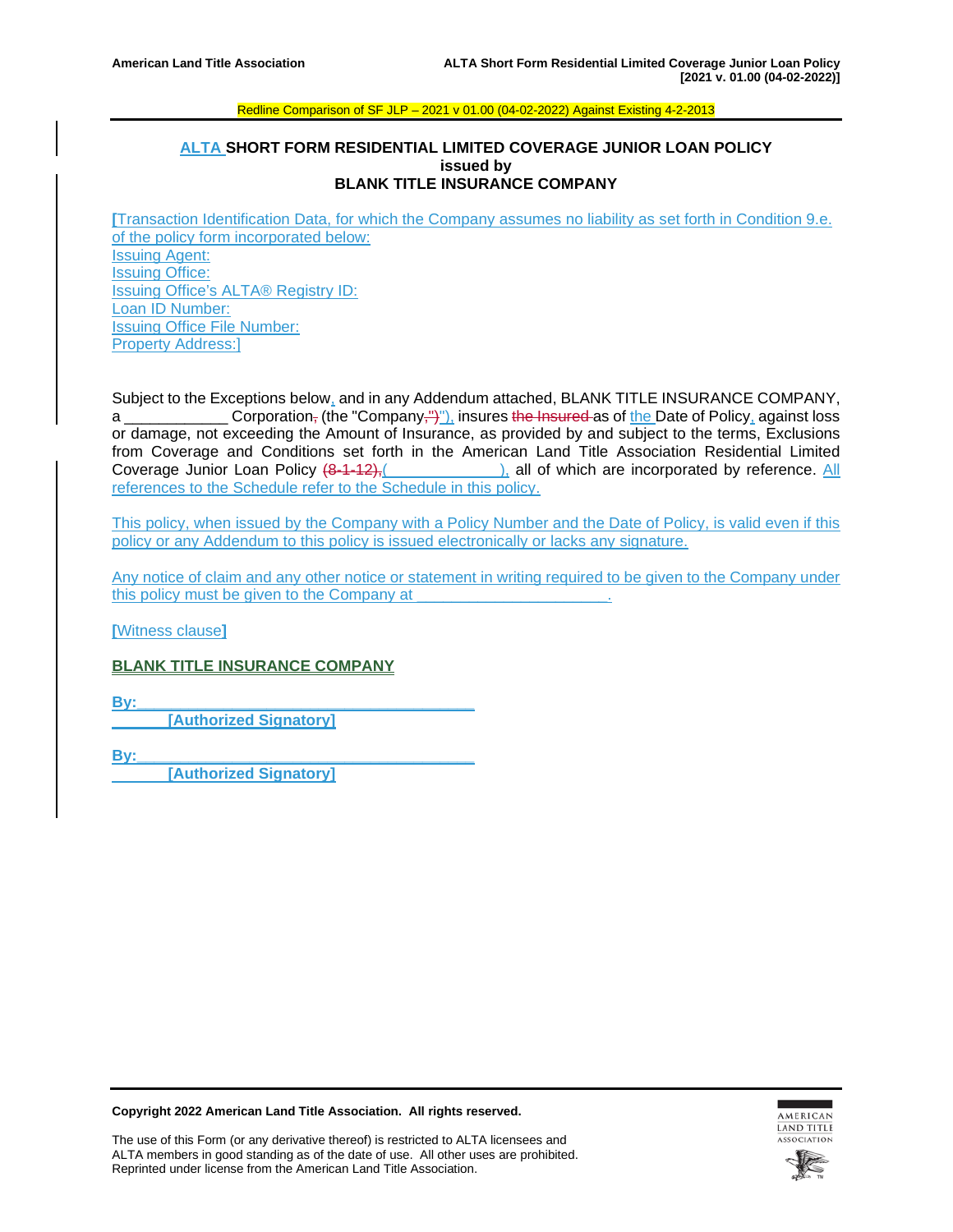# **SCHEDULE**

Name and Address of Title Insurance Company:

Policy No. [Premium: \$ ]

Amount of Insurance: \$ Date of Policy: [at a.m./p.m.]

Name of **1.** The Insured is:

**2.** Grantee:

**3.** The Land referred to in this policy is described as follows:

# **EXCEPTIONS**:

**Some historical land records contain discriminatory covenants that are illegal and unenforceable by law. If a document identified as an Exception or otherwise referred to in this policy contains a provision that, under applicable law, illegally discriminates against a class of individuals based upon personal characteristics such as race, color, religion, sex, sexual orientation, gender identity, familial status, disability, national origin, or any other legally protected class, then that illegal provision is repudiated and not published or republished.**

This policy does not insure against loss or damage (and the Company will not pay costs, attorneys' fees or expenses) which arise by reason ofresulting from the following matters:

[TAX INFORMATION:] **[**1. Insert tax exception(s)**]**

\_\_\_ Addendum containing additional exceptions attached.

[Witness clause optional]

**BLANK TITLE INSURANCE COMPANY**

**BY:\_\_\_\_\_\_\_\_\_\_\_\_\_\_\_\_\_\_\_\_\_\_\_\_\_\_\_\_\_\_\_\_\_\_\_\_\_\_\_ PRESIDENT**

**BY:\_\_\_\_\_\_\_\_\_\_\_\_\_\_\_\_\_\_\_\_\_\_\_\_\_\_\_\_\_\_\_\_\_\_\_\_\_\_\_ SECRETARY**

NOTICES WHERE SENT. All notices required to be given the Company and any statement in writing required to be furnished to the Company shall include the number of this policy and shall be addressed to the Company, Attention: Claims Department,

**Copyright 2022 American Land Title Association. All rights reserved.**



The use of this Form (or any derivative thereof) is restricted to ALTA licensees and ALTA members in good standing as of the date of use. All other uses are prohibited. Reprinted under license from the American Land Title Association.

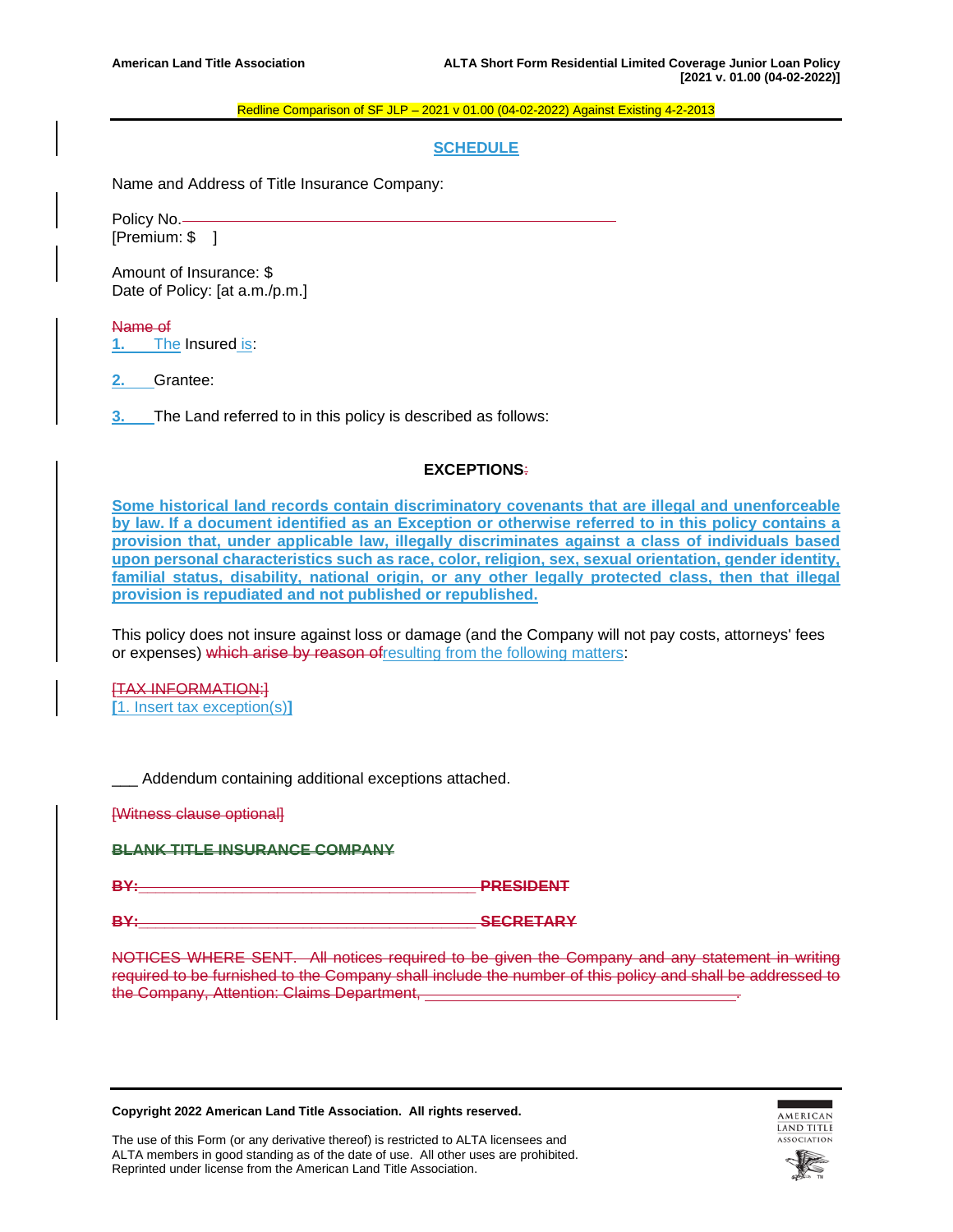File No: **[**Insert signature block for issuing office**]**

**Copyright 2022 American Land Title Association. All rights reserved.**

The use of this Form (or any derivative thereof) is restricted to ALTA licensees and ALTA members in good standing as of the date of use. All other uses are prohibited. Reprinted under license from the American Land Title Association.